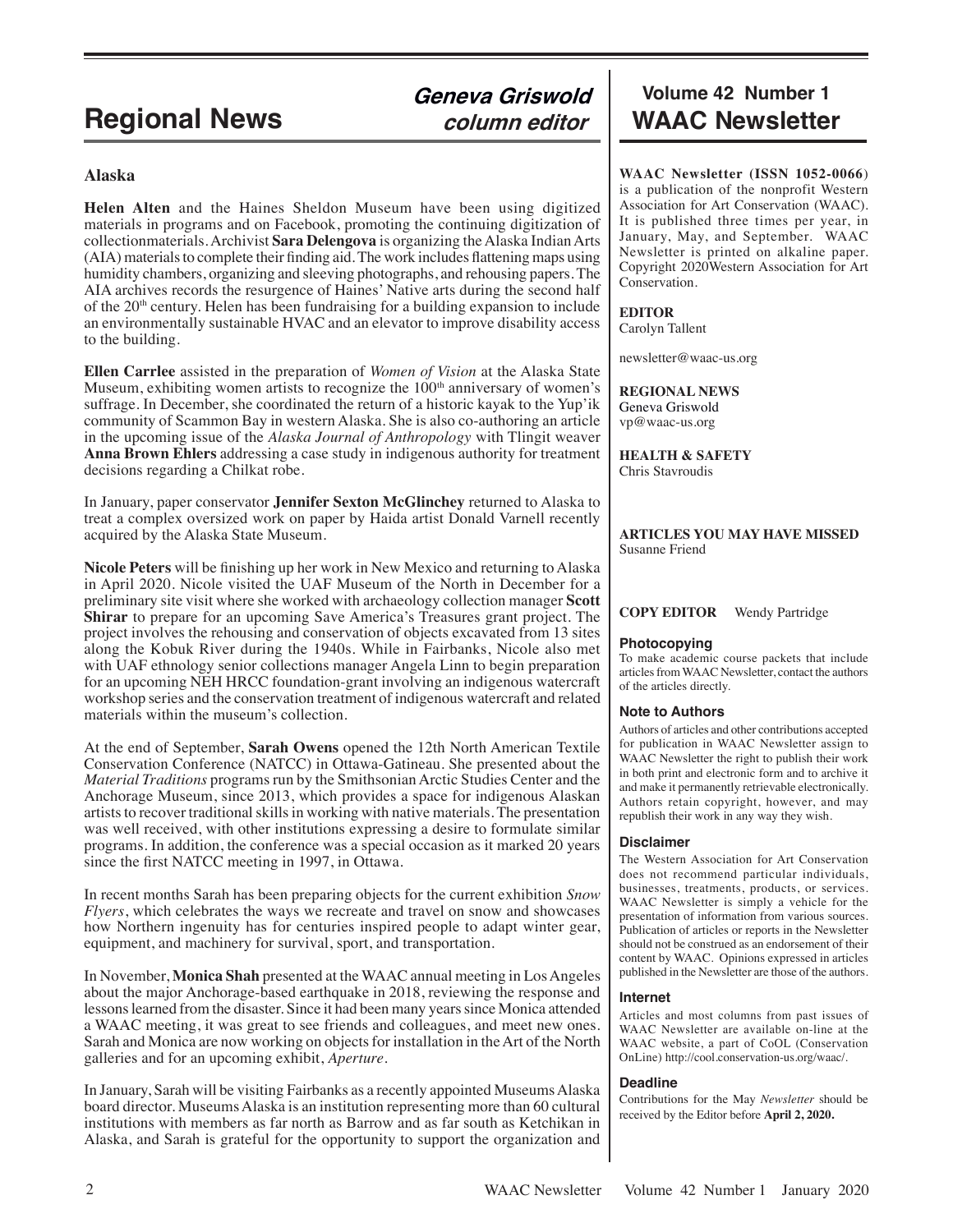# **Western Association for Art Conservation**

**The Western Association for Art Conservation** (formerly, the Western Association of Art Conservators), also known as WAAC, was founded in 1974 to bring together conservators practicing in the western United States to exchange ideas, information, and regional news, and to discuss national and international matters of common interest.

#### **PRESIDENT**

 Tricia O'Regan president@waac-us.org

**VICE PRESIDENT** Geneva Griswold

#### **SECRETARY**

General Information New Memberships Publication Orders Colleen O'Shea secretary@waac-us.org

#### **TREASURER**

Payments Chris Stavroudis om.com

#### **MEMBERSHIP SECRETARY**

Change of Address Chris Stavroudis membership@waac-us.org

#### **MEMBERS AT LARGE**

 Anne Getts Jacinta Johnson Sophie Hunter Kent Severson

#### **WEB EDITOR** Justin Johnson

**PUBLICATIONS FULFILLMENTS** Donna Williams

### **SOCIAL MEDIA LIASON**

Christina O'Connoll

Individual Membership in WAAC costs \$42 per year (\$47 Canada, \$52 overseas) and entitles the member to receive the WAAC Newsletter and the annual Membership Directory, attend the Annual Meeting, vote in elections, and stand for office. Institutional Membership costs \$47 per year (\$52 Canada, \$57 overseas) and entitles the institution to receive the WAAC Newsletter and Membership Directory. For membership or subscription, contact: Michelle Sullivan secretary@waac-us.org

# **Early Call for Annual Meeting Talks**

We are now accepting proposals for talks to be presented at the 46th Annual Meeting.

> Stanford Sierra Conference Center Lake Tahoe/Fallen Leaf Lake, CA September 15-18, 2020

We are seeking new and thought-provoking papers in all areas of conservation and related fields. In the best WAAC tradition, a wide range of presentations are eligible for consideration. We are particularly interested in papers that push the boundaries and challenge the profession to re/consider roles, responsibilities, techniques, and ideas. Since the meeting will take place in the Sierras, papers that highlight the art and history of the area and Northern California are particularly welcome.

Please keep in mind that individual presentations will be 20 minutes in length. However, suggestions for multi-session panels, incorporating multiple speakers, will also be welcomed. Emerging professionals are highly encouraged to participate!

Please submit an abstract no later than May 1, 2020

Proposals and questions can be submitted directly to:

 Patricia O'Regan president@waac-us.org

# **Regional News, continued**

museums in Alaska in a greater capacity. Sarah and Monica successfully received a grant from Museums Alaska Collections Management Fund, one of three funds established at Museums Alaska to benefit museums, cultural centers, and individuals in the sector. The grant will support the costs for a graduate student in conservation to participate in a community-focused conservation internship. The internship will run through the summer months (June to August) of 2020 and will be based in the Conservation Lab at the Anchorage Museum. A key aspect of the internship is that it will be community-focused, and collaboration will be a key element modeled. During the internship, Sarah and Monica and the intern, will travel to Quinhagak for a collaborative preservation exchange at the Nunalleq Cultural and Archaeology Center. In addition, they will bring collections to examine and provide training to staff at the culture center.

*Regional reporter:* Ellen Carrlee

### **Arizona**

**Nancy Odegaard** taught a material characterization short course for graduate students at Winterthur Museum for University of Delaware Department of Art Conservation in November. Her article "Pesticide Contamination and Archaeological Collections: Contextual Information for Preparing a Pesticide History" was recently published in *Advances in Archaeological Practice* 7(3): 292-301.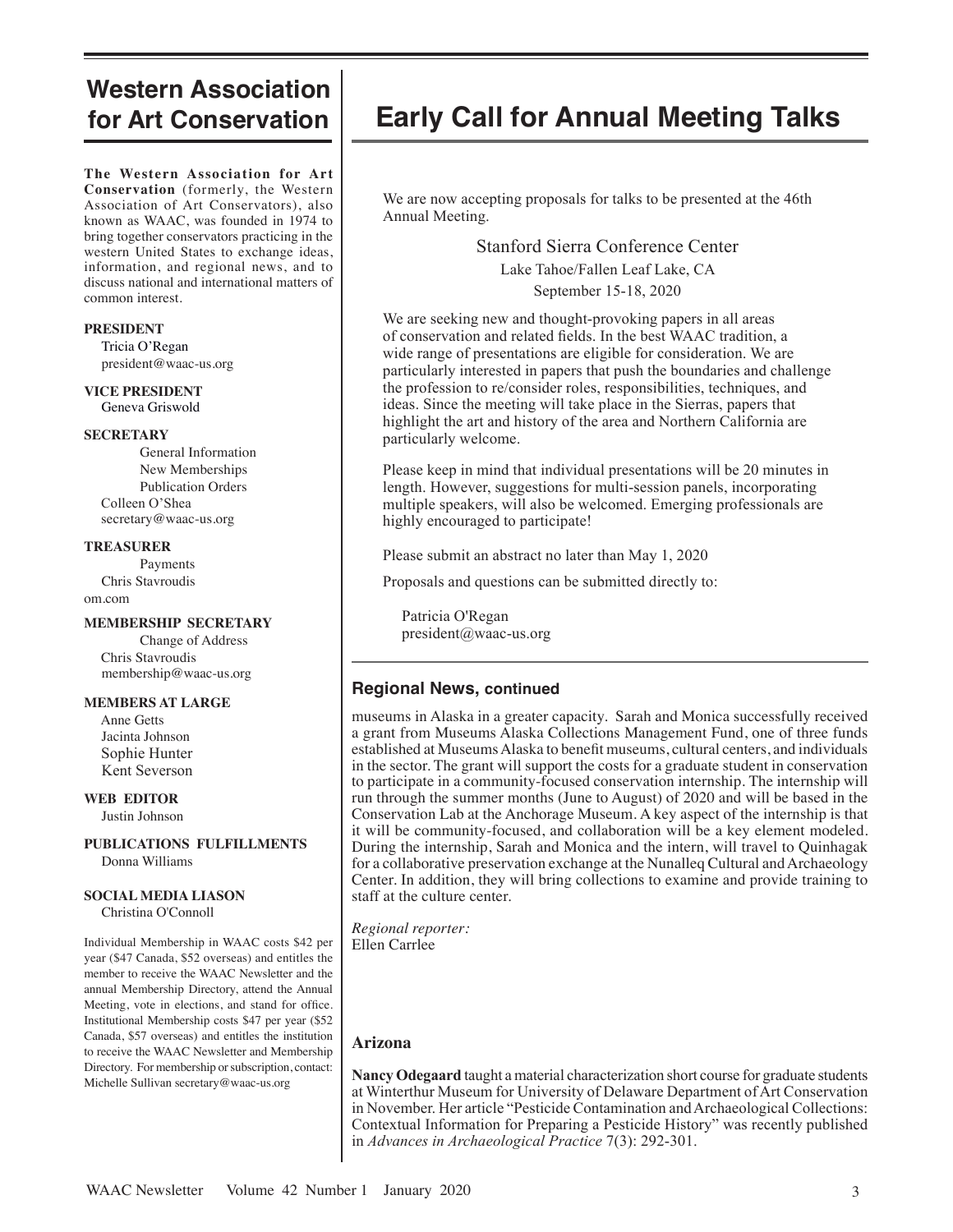**Amy Molnar** was hired in August as the new Lab Coordinator at ASM. She has been working on condition reports and treatments for an upcoming loan and was involved in work related to a repatriation.

**Marilen Pool** has finished up the Archaeological Perishables Project and is now moving onto the conservation of Cradleboards Project with **Susie Moreno**. Susie was interviewed and filmed for Spotlight on the Arts program, which aired in December. She also gave a presentation about conservation to students at San Miguel Catholic high school in Tucson. ASM conservators have collectively been working on the condition survey, treatment, and rehousing of 200 Hopi baskets as part of a large donation and the move and packing of Kalinga and Polynesian basketry in preparation for renovations.

Nancy, Marilen, Susie, and Gina presented at the Care and Conservation Techniques for Woven Hats and other Headdresses ATALM conference in Temecula, CA in October. **Gina Watkinson** also presented Photographic Documentation for Museum Collections Part 1&2 at ATALM. Nancy, Gina, and Amy attended the WAAC conference, and Nancy and Gina presented "Collaboration: Considering the Degradation of Polypropylene Products for Use with Collections."

Marilen Pool is finishing up course work for her PhD at the University of Arizona and will be preparing for comprehensive exams over the next several months. During the holidays she resumed conservation work for the Tucson Museum of Art on a variety of ceramic and mixed media pieces.

**Alex Lim** and Nancy are again organizing a conservation tour to Sonora this January. The group will visit several Spanish colonial missions in Northern Sonora.Alex will be teaching a materials conservation class in spring 2020 at the College of Architecture, Planning, and Landscape Architecture of the University of Arizona.

Last but not least, there is a call for abstract for Terra 2021, 13th World Congress on Earthen Architectural Heritage, due March 1st, 2020.

**Luke Addington** continued research and treatment of an ancient Egyptian wooden coffin. He will present the project at the 2020 AIC annual meeting. He completed treatment of a large suite of furniture from the Old Santa Fe Trail Building, NM for the Western Archaeological and Conservation Center, developed treatment techniques for Boulle marquetry and safe removal of catalyzed lacquer at the American School of French Marquetry, and continued researching photo degradation of dyes used in marquetry furniture.

*Regional reporter:*  Gina Watkinson

#### **Hawaii**

The Honolulu Museum of Art and the Hawaii State Art Museum have been keeping **Rie** and **Larry Pace** busy along with numerous private and corporate clients. Rie and Larry spent a few days on the Big Island doing an initial examination of the interior of the St. Benedict Roman Catholic Church (a.k.a. The Painted Church) as the first step to developing a long term, multistage conservation of the painted interior walls and ceiling.

At the University of Hawaii-Manoa Library, paper conservator **Liane Naauao** assisted with the condition assessment and packing preparation of 50 items from various library collections that were loaned to the National Museum of Japanese History for their *Hawaii: 150 Years of Japanese Migration and Histories of Dream Islands* exhibit (29 October - 26 December 2019). Select items were treated in the paper conservation laboratory, including two oversized maps from the Romanzo Adams Social Research Laboratory (RASRL) collection. Liane continues to work on additional RASRL maps, architectural drawings from the Ossipoff & Snyder Collection, and rare maps of Hawaii. In addition, **Megan McInnis**  recently joined the library's preservation department as preventivec onservation specialist.

Last Fall, Liane flew to Maui to present a general overview on care and handling of archival material to staff from several institutions located in Maui County. Her session covered collections handling, storage options, and preventive conservation measures for archival collections, and was held as part of a collection care workshop sponsored by the Association of Hawaii Archivists.

**Kent Severson** at Shangri La Museum of Islamic Art, Culture and Design continues to reassess, rearrange, and redesign collection storage; with very limited space, it feels like a never-ending game of Tetris. Transformative work in textile storage was accomplished with help from **Ann Svenson**, consulting conservator.

The museum team at Shangri La continues to work on the conversion of the Damascus Room (a painted  $19<sup>th</sup>$ -c. interior) into a gallery featuring the art of Qajar Iran. In addition to prepping objects, Kent worked with **Thor Minnick** to modify vitrines, making them suitable for display of glass and other delicate materials.

Working with **Leslee Michelsen**, curator, **Jeremy Pang**, collections and galleries coordinator and **Kristin Remington**, digital assets manager, the team produced a fine temporary exhibition of Indonesian masks from Shangri La's collection: *Out of the Shadows: The Performing Arts of Java and Bali.* In November, Kent Severson also made a short return visit to Iraq, to consult with the staff on the ground conducting recovery operations at the ancient site of Nimrud.

*Regional reporter:*  D. Thor Minnick

#### **Los Angeles**

After an eleven-month contract at the Shangri La Museum for Islamic Art, Culture, and Design in Honolulu, Hawaii and a several month adventure in Austin, Texas, **Ann Svenson** is relocating from San Francisco to Los Angeles. 5 Oaks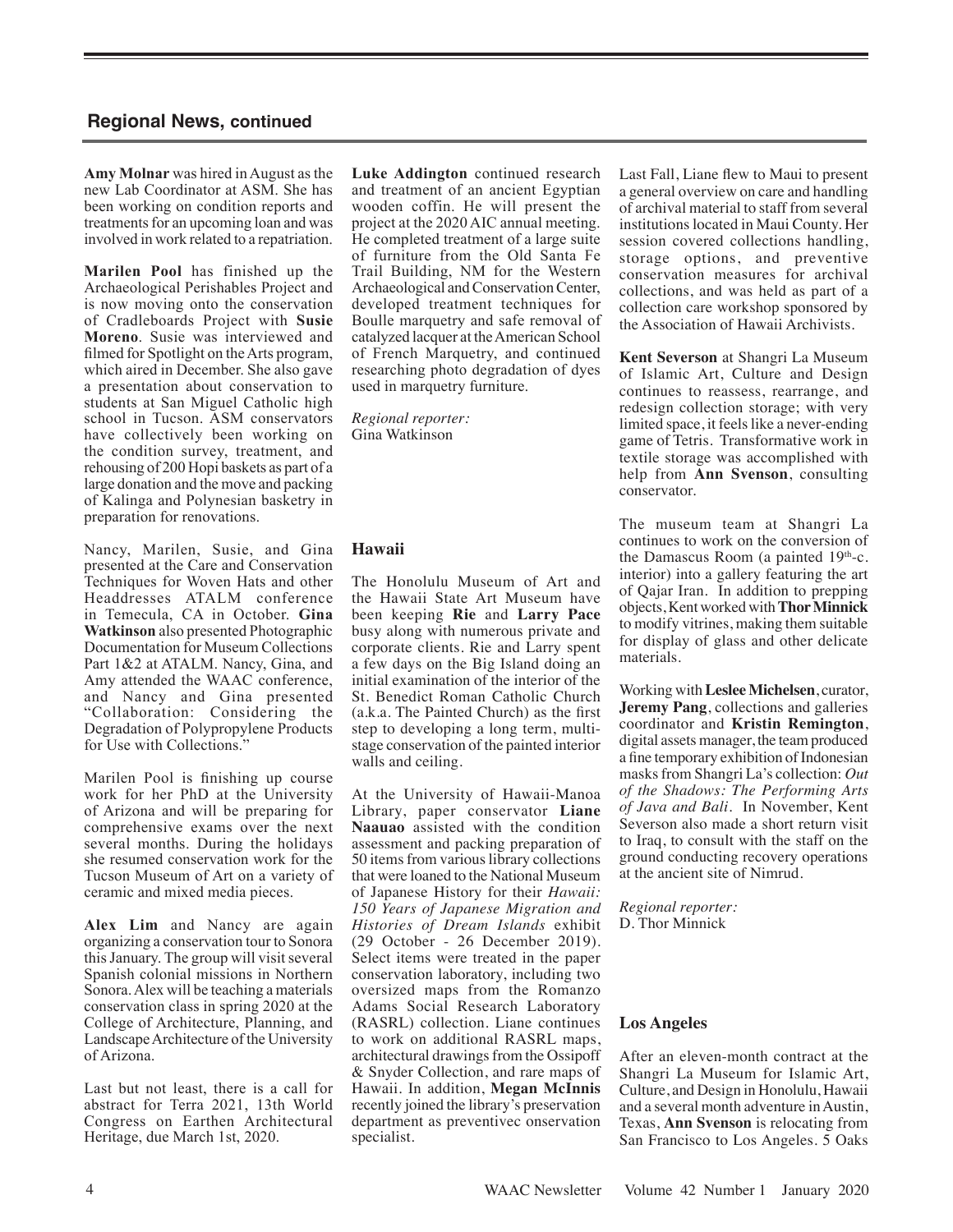Textile Conservation will be based in downtown Los Angeles.

Happy New year from UCLA library preservation department! They have had a busy end of 2019, with many extra exhibit responsibilities as UCLA prepares to celebrate its centennial this year.

Fortunately, they are lucky to have **Nicole Alvarado** working with them as a third year intern from the Buffalo program, as well as their Kress conservation fellow **Michelle C. Smith**. Nicole is currently completing a major treatment on the 16th-century UCLA copy of the *Hutter Bible*, which will need major textblock stabilization and resewing before the wooden boards are stabilized and reattached. Michelle has been stabilizing two heavily damaged mid-19<sup>th</sup>-century imperial Chinese documents, and is preparing to do a technical study on the library's four heavily illustrated Nuremberg carnival (Schembart) manuscripts produced in the  $16<sup>th</sup> - 17<sup>th</sup>$ century.

Preprogram conservation assistant **Stephanie Geller** has been working on stabilizing framed art for hanging in the new framed storage racks in the Library, as well as stabilizing a couple 20th-century scrapbooks for research use. **Devin Mattlin**, collections conservation assistant, has been spending time monitoring the light levels as well as the temperature and RH in the UCLA music library, gathering information to assist with a preservation environments class taught by **Ellen Pearlstein**.

Collections conservator **Wil Lin** has been coming up with color printed dust jackets for books missing their spines at the Robinson Gardens Mansion library. These dust jackets cover missing or heavily damaged degraded spine leather in a house library. Together the jackets create a visual infill allowing visitors to the historic home to focus on the effect of the original library instead of the missing book spines.

**Yasmin Dessem, Allie Whalen**, and **Chloe Patton**, UCLA library AV preservation specialists worked with the Mazer Lesbian Archives as part of the WAAC "Angels" project this year, organizing WAAC volunteers as they assisted the archive with identification and housing of AV materials. Allie and Yasmin continue to work with the Arcadia funded Endangered Archives Project, primarily focusing on Cuban AV materials, and may be traveling to Havana again in the next few months. They are all excited to welcome the new head of UCLA Library special collections **Athena Jackson**!

Antiquities Conservation at the Getty Villa had a busy fall. They welcomed their 2019/20 graduate intern **Almoatz-Bellah Elshahawi** in September. "Moatz," a graduate in archaeological conservation at the Faculty of Archaeology Cairo University, was working at the Conservation Center of the Grand Egyptian Museum (GEM-CC) before coming to the Villa. They are very happy to have him in the department.

**Susan Lansing-Maish** is conducting a technical study of ancient gold fiber textiles together with curator **Mary Louise Hart**, and GCI scientists **Monica Ganio** and **Douglas MacLennan**. Last October, she presented this research at the VII Purpureae Vestes International Symposium: *Redefining Textile Handcraft, Structures, Tools, and Production Processes*, in Granada, Spain.

**Jeff Maish** attended the 9th interim meeting of the ICOM-CC metals working group in Switzerland last September, as part of his ongoing research on ancient metals. He also traveled to Tbilisi, Georgia to continue studies on bronze finds from the Vani archaeological site and to review several objects for loan.

Also in September, **Susanne Gänsicke** taught a six-day seminar on the conservation of ancient and historic metals in the Central-Asian Museum Conservators Training Program in Tashkent, Uzbekistan. This course, offering intense classes each September over a period of three years, is coorganized by the Oriental Institute/ University of Chicago and the State Museum for the History of Uzbekistan, and is funded by the State Department and US embassy in Tashkent.

**Jessica Arista** has been immersed in the study of Etruscan artifacts in preparation for a catalogue being written by curator **Claire Lyons**. The technical study of this material will be contributed to the online catalogue.

After the deinstallation of the exhibition: *Buried by Vesuvius, Treasures from the Villa dei Papiri* at the Getty Villa, **Erik Risser** escorted the ancient bronze sculpture of the *Drunken Satyr* that came on loan for treatment and display from the National Archeological Museum in Naples, and assisted with its reinstallation. Erik spent an extensive amount of time conserving and conducting technical research of this exceptional object excavated from the Villa dei Papiri in the  $18<sup>th</sup>$  century. The exhibition included artifacts, some of which had only recently been discovered at Herculaneum, and **Marie Svoboda** had the opportunity to investigate and study the traces of ancient pigments remaining on their surfaces.

The decorative arts and sculpture conservation department at the Getty Museum welcomed **Karen Bishop**, a recent graduate of the Patricia H. and Richard E. Garman Art conservation department at the State University of New York College at Buffalo. Karen has been working with **Arlen Heginbotham** to clean an 18th-century Georges Jacob armchair, which will be featured in an upcoming exhibition that showcases its original paint, varnish, and upholstery (*Silk and Swan Feathers: A Luxurious 18th-Century Armchair*). Karen has also been working on the maintenance of the Stark Collection and will soon begin treatment of a pair of Boulle pedestals.

**Julie Wolfe** has been working with a team at the Getty to install Hanwell wireless dataloggers throughout the Getty Museum and integrate the data as part of an upgrade of the Center's HVAC system. The entire department has also begun conducting technical studies of the French sculpture in the collection in preparation for an upcoming online catalogue.

As part of this project, **Madeline Corona** has been utilizing 3D scanning to investigate the complex history of *Python Killing a Gnu*, a 19th-century plaster and wax model by Antoine-Louis Barye, and to compare the sculpture with related bronzes.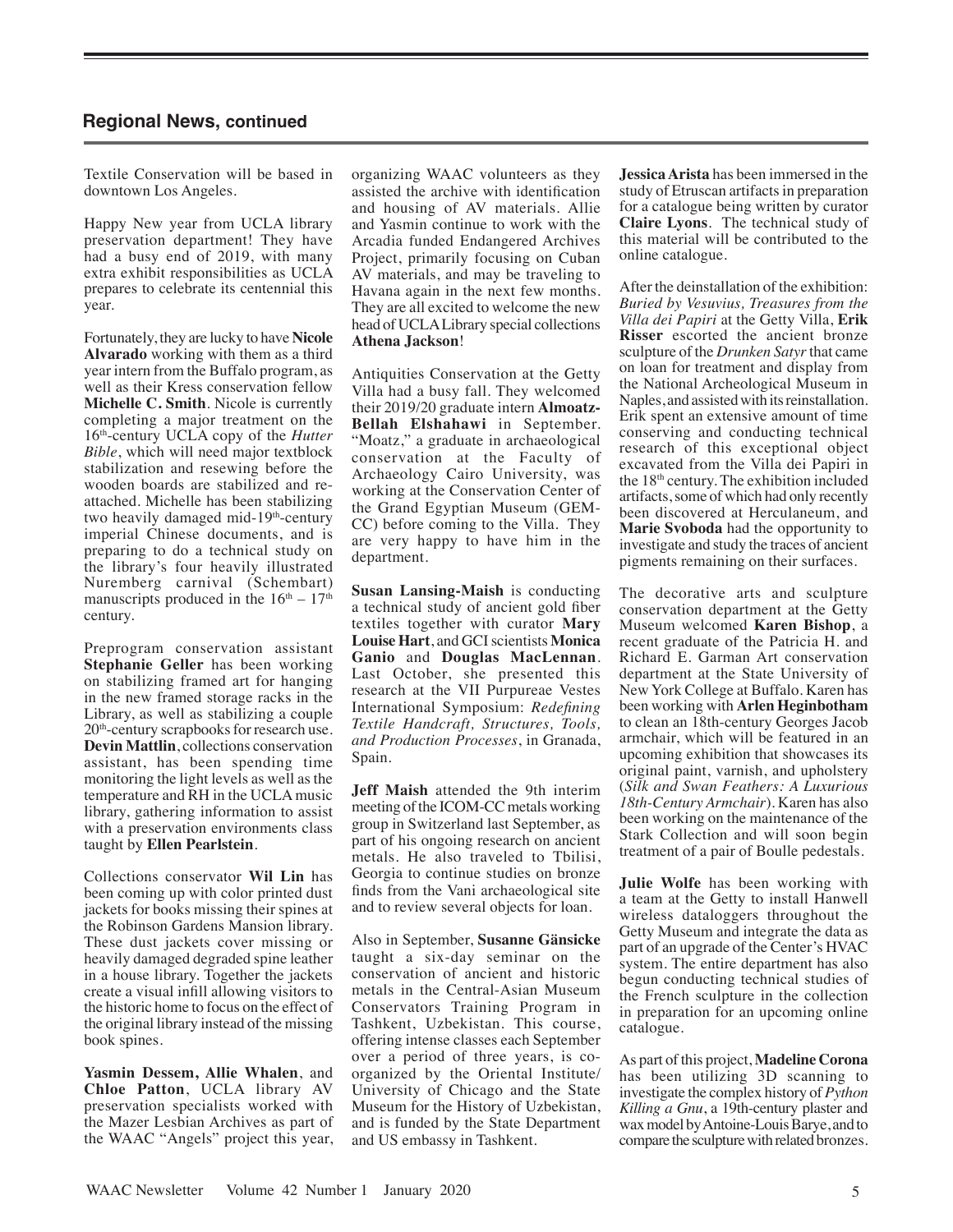**Arlen Heginbotham** organized an XRF Round Table Meeting February 11-12 at the Getty. Seventeen scientists and conservators from major museums and universities in seven countries came to the Getty to participate in the Round Table Meeting hosted by the Decorative Arts and Sculpture Conservation Department. The topic of the meeting was the future of collaborative research on bronze art and artifacts using X-ray fluorescence spectroscopy. Participants discussed ways to improve data sharing between institutions, how to coordinate future collaborative research programs, as well as the application of machine learning and artificial intelligence to authentication and technical study of bronzes. The group identified concrete near-term goals and established an online workspace to facilitate continuing collaboration.

Margaret Herrick Library conservator **Dawn Jaros** gave a talk at the Materials in Motion conference in Manchester England about the conservation and preservation of the *Thief and Cobbler*. The collection, which the library acquired in 2016, contains animation drawings and cels, as well as complex moveable backgrounds from the film, which is also known as *Arabian Knights*.

In December, Dawn traveled to Hyderabad, India to present on paper conservation at the  $5<sup>th</sup>$  annual Film preservation conference hosted by the Film Heritage Preservation and International Federation of Film Archives. The conference attendees came from India, Nepal, Bhutan, Bangladesh, Sri Lanka, and Afghanistan.

At the Natural History Museum of Los Angeles County, **Tania Collas** and **Marina Gibbons** are working on a new exhibition opening this summer that will celebrate the centennial of women's suffrage. The conservators have also been documenting and treating artifacts from the films of Mary Pickford and Douglas Fairbanks for a special exhibition during the inaugural "Newhallywood" silent filmfestival from February 14-16.

Among these early Hollywood treasures, Tania treated the mask worn in *The Iron Mask* (1929), which is actually made

from paper board. Marina also recently completed the treatment of a cloth of gold dress from Mary Pickford's *Rosita*  (1923). This costume has never been publicly exhibited before, and will be on display in the museum's *Becoming Los Angeles* exhibition from mid-May until fall 2020.

**Chris Stavroudis** had an exceptionally busy (and fun) fall. He offered MCP workshops in London (for ICON) and Paris (for Centre Pompidou), back to LA, Florence (for Opificio delle Pietre Dure), back to LA and the WAAC meeting, Paris for two workshops (Institut National du Patrimoine), back to LA, and the Winterthur/University of Delaware Program in Art Conservation (one day lecture for first years, four days with second year students). He is embarrassed about the size of his carbon foot print.

Artcare Conservation is excited to announce their new Los Angeles studio located south of downtown. They are thrilled to be working with LA director, paintings conservator **Blanka Kielb**, and to welcome her to the Artcare family.

**Carolyn Tallent** worked on the usual interesting range of paintings in private practice. They included a 1973 Judy Chicago piece which needed only minor cleaning, a Jules Pascin that been grossly overpainted in heavy oil in a previous treatment, and a large Man Ray painting with a warped stretcher. The most nerve-wracking was a lovely early small Georgia O'Keefe with significant cupping of the paint, probably caused by the metal edging O'Keefe liked to put on some of her paintings. She found the extensive correspondence between the artist and Caroline Keck, published in Color and Conservation 2006, to be a great reference.

Zebala and Partners recently completed the conservation of the Medical Sciences mural by renowned artist Hugo Ballin for the Los Angeles County Arts Commission. The mural includes three archways containing three painted domes with two gilded half domes on either end and is located in the vestibule entryway of LA+USC Medical Center. It was completed in 1932 and originally created for Los Angeles General Hospital. The mural is uniquely different from other murals by Ballin in that it was painted directly on plaster using both a fresco and secco technique. The mural was in fair to poor condition overall and had small pin size losses throughout, likely due to old moisture damage and salt efflorescence. The majority of the gold leaf and specific paint colors were actively flaking and the entire mural was covered in a layer of dirt and grime.

Zebala & Partners were also featured on the front page of the Los Angeles Times after completing the conservation of the 1969 mural by Heinz Rosien located in the main archway of the Los Angeles Memorial Coliseum. If you were at the WAAC conference you heard all about it!

*Regional reporter:*  Virginia Rasmussen

### **New Mexico**

**M. Susan Barger** has retired and stepped from her position as coordinator for Connecting to Collections Care. She will still be available for selective consulting for smaller museums and archives.

The NMSU museum conservation program moved to a new museum conservation laboratory in the fabulous new *Devasthali Hall*, which also houses the art department.

The NMSU University Art Museum (formerly the University Art Gallery) moved to Devasthali Hall, an expansive contemporary arts facility. For the first time in the history of NMSU, the museum will house not only the main exhibition area but also two permanent collection gallery spaces and a study room, which will allow visitors to request, view, and research the almost  $2,000$  19<sup>th</sup>-century *retablos* (the largest known collection of 19<sup>th</sup>-century Mexican devotional paintings in the US) and nearly 1,800 remarkable contemporary and modern works.

They celebrated the building's official opening on February 28, 2020, with the exhibition *Labor: Motherhood & Art in 2020,* featuring the work of artists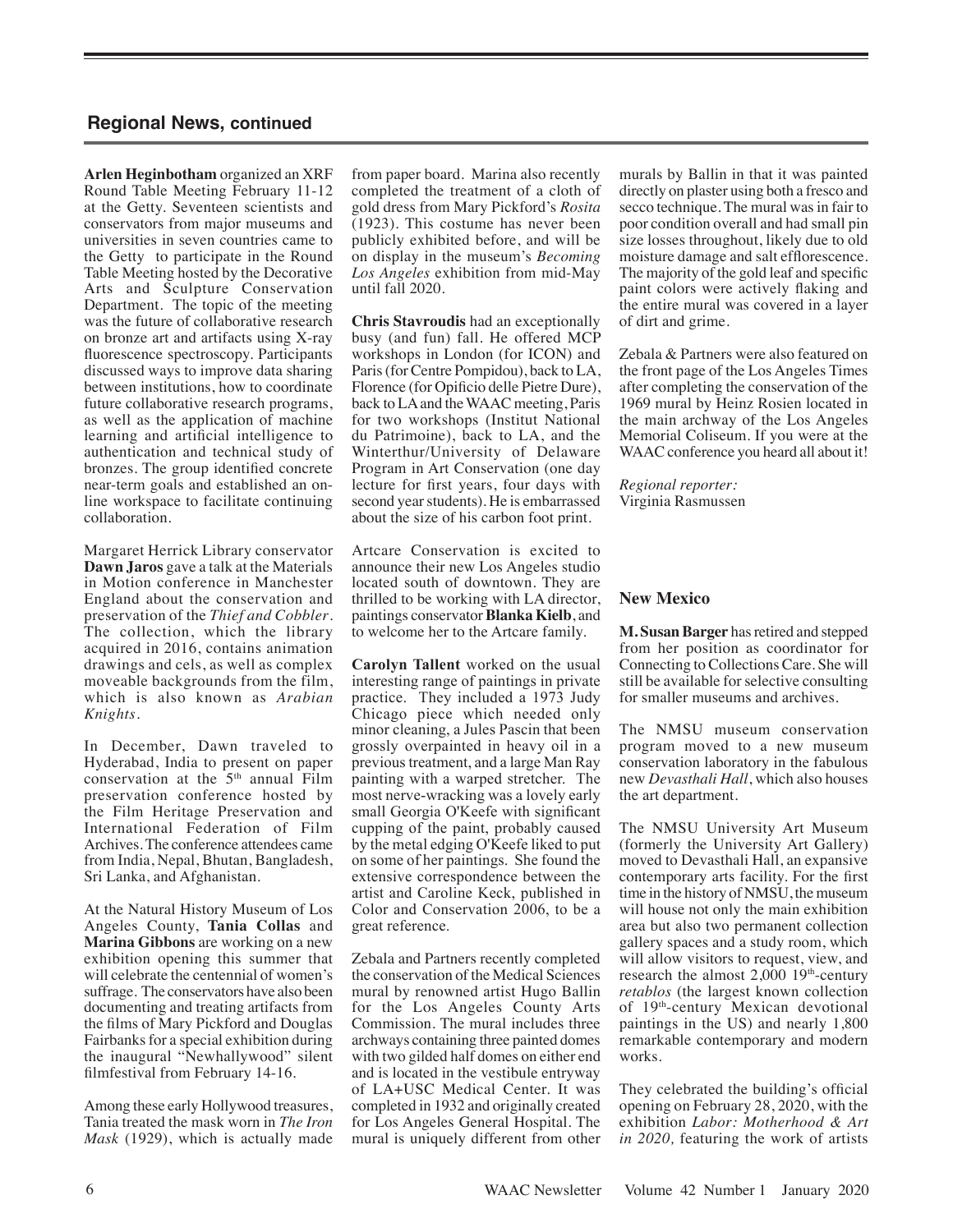Tracey Baran, María Berrío, Patty Chang, Lenka Clayton, Amy Cutler, Joey Fauerso, Tierney Gearon, Kate Gilmore, Jessica Jackson Hutchins, Las Hermanas Iglesias, Mary Kelly, Justine Kurland, Marilyn Minter, Laurel Nakadate, Hương Ngô & Hồng- Ân Trương, Yoko Ono, Catherine Opie, Laurie Simmons, Wendy Red Star, and Mickalene Thomas.

The NMSU Art Museum director, **Marisa Sage**, has co-curated this exhibition with the New York-based artist and mother **Laurel Nakadate**. The show addresses various experiences of mothering and motherhood, and the ways the mother and childbearing have been perceived and portrayed, both historically and in current popular culture. This exhibition includes as well *retablos* and *ex-votos* representing motherhood from NMSU University Art Museum collection. The *retablo* exhibition was curated by art conservator and director of the museum conservation program **Silvia Marinas-Feliner**.

NMSU museum conservation students **Samantha Corral** and **Paris Bowers** were awarded the Candis Stern Scholarship. The scholarship made it possible for them to attend the 47th annual AIC conference. The Candis Stern Scholarship is dedicated to helping students for their work in the museum conservation program directed by **Silvia Marinas-Feliner**.

The Museums of New Mexico Conservation Unit is excited to welcome **Madeleine Neiman** as the new objects conservator. Madeleine comes to New Mexico from the American Museum of Natural History in New York, where she was working as part of their Northwest Coast gallery renovation team.

The New Mexico conservation community recently said farewell to Director of Conservation, **Mark MacKenzie**, who retired this past fall and has returned to Canada.

In project news, under an IMLS grant to conserve sub-sections of the collections at the Museum of Indian Arts and Culture, **Landis Smith** has organized a collaborative project with Native communities. Conservator **Nicole** 

**Peters** was brought on to the project for a year to treat collections and participate in collaborative work. Highlights of this project include working with **Manny Wheeler,** director of the Navajo Nation Museum, to bring silver collections to a Navajo Chapter House for discussions with over 20 elders about how they would like to see their cultural heritage presented.

In addition, Nicole and Pueblo potter **Erik Fender** collaborated on the treatment of a San Ildefonso pottery jar, which involved the construction of a delicate fluted rim fill and inpainting of the design, executed by Erik.

Nicole and Landis presented about their recent work in a panel discussion at the 2019 WAAC conference at the Getty Center. Nicole recently completed her third term as a conservation monitor for the FAIC C2CC online community forum.

*Regional reporter:*  Silvia Marinas-Feliner

#### **Pacific Northwest**

**Jamie Hascall** spent most of 2019 building mounts for the recently opened Burke Museum, including mounts for hanging a 37 foot Kwakwaka'wakw dugout canoe and a Chuuk Island outrigger canoe. In 2020, he is giving monthly mount making instructional workshops, currently scheduled through May at Jamie's studio in Seattle. Information and registration are available at https://mountmakingfocus. com/events/

The Royal BC Museum (RBCM) is very excited to announce the successful recruitment of objects conservator **Megan Doxsey-Whitfield** to the team. She is tasked with setting up a new program of wet archaeological materials treatment, something long overdue. She is also taking over responsibility for the preservation of the outdoor structures, including historic houses and totem poles.

The Royal BC Museum is also thrilled to have **Katie McEvoy** return in a roll that supports exhibitions work.

In fact, all of the conservators have been heavily involved with loans and exhibits work, with returning travelers, permanent gallery changes, and most recently, the massive take down of the Museums Partner blockbuster showcasing Maya culture past and present. Already in the works are preparations for the upcoming Orcas exhibition that will travel for up to 10 years.

Meanwhile, RBCM hopes that funding will be secured later this year for the RBCM "modernization project,"enabling them to move forward on a new collections and research facility. To that end, in December RBCM welcomed **Irene Karsten** from the Canadian Conservation Institute to do a facility assessment aimed at identifying opportunities for improvement to collection housing and exhibition.

This fall at the Portland Art Museum (PAM) **Samantha Springer** has been occupied with a wide variety of projects. She has continued working with **Jeannie Kenmotsu**, PAM's interim curator of Asian Art, and partners at PSU's PNWCSC, **Tami Clare**, **Lyndsay Kissell**, and **Trine Quady**, on the study of red colorants used on prints by Suzuki Harunobu, an 18th-century Japanese printmaker. They are looking forward to compiling the results in the coming months.

Tying up projects from this summer, Samantha enjoyed putting out a podcast episode about the repainting of Lichtenstein's Brushstrokes. You can find PAM's podcast and the episode at portlandartmuseum.org/podcast.

This fall was particularly full of loan preparations and exhibition installation activity; from Impressionist paintings going to nearby Tacoma to contemporary works going to Ohio and Los Angeles and the installation of the Hank Willis Thomas retrospective there was little time for treatment. If you didn't catch the Thomas show in Portland, you can see it at Crystal Bridges or in Cincinnati.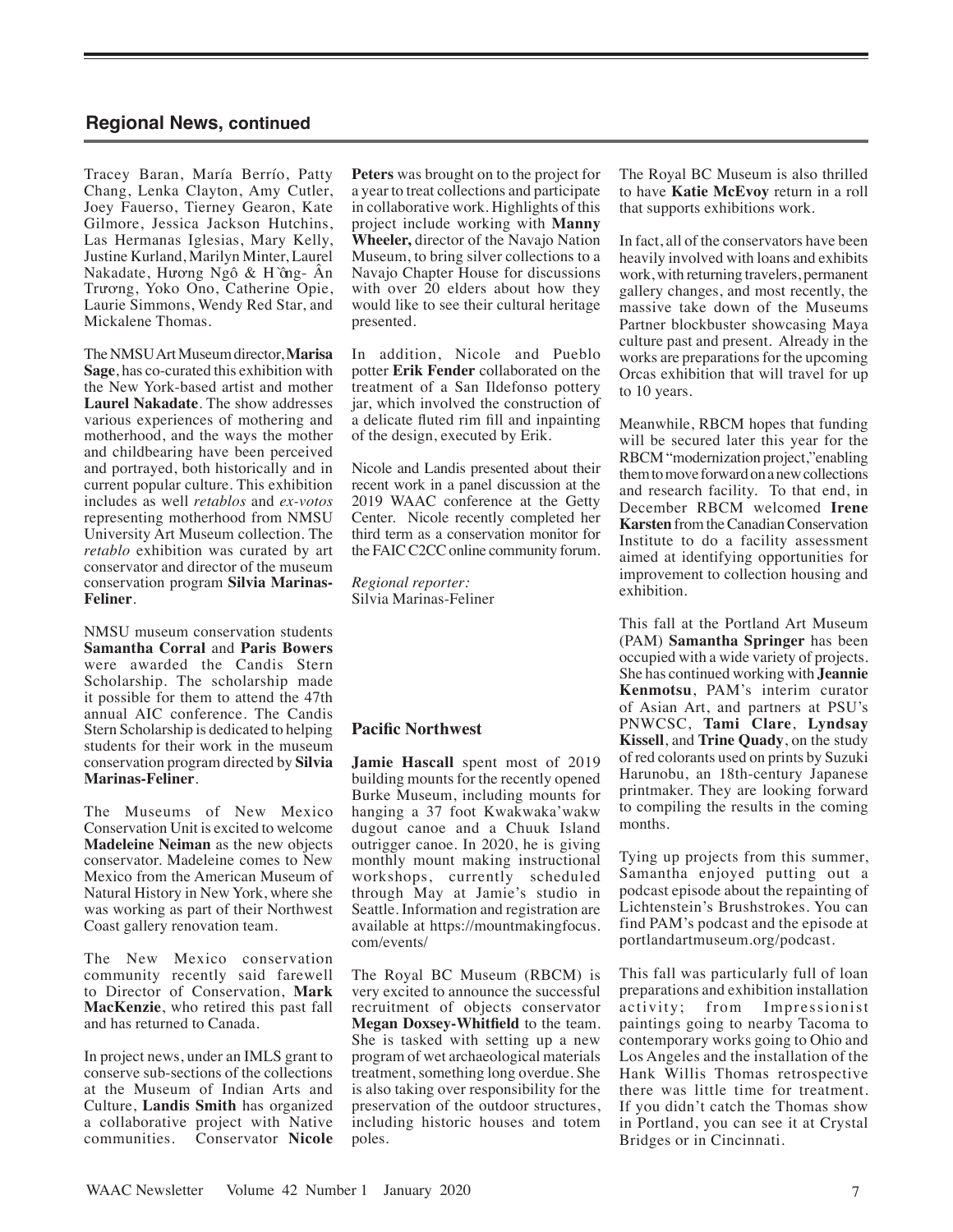Finally, in the spring, Samantha is looking to hire a part-time conservation technician and an assistant conservator of paper, each for a two-year term. The positions will be funded through a donation by a private foundation. Look for job postings soon.

With the recent reopening of the Seattle Asian Art Museum (SAAM), every member of the conservation team has been engaged throughout this past fall and winter with SAAM exhibition installations and continuing work on the extensive storage upgrades. They are very thankful for support work from many colleagues in reopening SAAM, and gratified to see the museum open again starting February 7-8

. **Geneva Griswold** finished treatments for artworks to be displayed in the re-opening, as did **Elizabeth Brown**, namely the Do Ho Suh *Some/One* (2001) sculpture. **Dorothy Cheng** cleaned and treated a pair of wrought iron gates by Samuel Yellin in SAAM's Garden Court.

**Kathy Francis**, of Francis Textile Conservation in Massachusetts, cleaned and treated a 19th-century Ainu robe that is returning to Seattle soon, to be exhibited in a future SAAM rotation.

The new conservation center for Asian paintings has just been completed, made possible thanks to a generous grant from the Andrew W. Mellon Foundation. The upgrade work for storage at SAAM, thanks to an IMLS Museums for America grant, will continue for several more months, and is making steady progress under **Marta Pinto-Llorca** and **Nicholas Dorman**'s direction.

They are grateful for the continuing support of the Sumitomo Foundation in the renewal of the grant for the treatment of a Japanese 14th-century hanging scroll in SAM's collection, titled *Amida Nijugobosatsu Raigo-zu.* The treatment will be completed by **Tomokatsu Kawazu** of Studio Sogendo.

**Nicholas Dorman** attended the Conserving Canvas Symposium, hosted by the Institute for the Preservation of Cultural Heritage at Yale University

this past October. In early November, he participated in the microfade testing group that met prior to the WAAC annual meeting at the Getty Center, Los Angeles.

**Corine Landrieu** has been busy this fall and early winter, working on the consolidation of a set of 10 fiberglass painted panels for the King County library system, cleaning a series of ceramic sculptures, and cleaning a set of fire damaged plaster sculptures, with the help of **Sarah Melching** and intern **Jennifer Beetem**. She has also been repairing a mask from New Britain and is now starting the treatment of four 1st century BC Roman lamp stands.

*Regional reporter:*  Corine Landrieu

### **Rocky Mountain Region**

The Denver Art Museum team has completed the installation of its two monumental Haida poles, marking the beginning of art installations for a redesigned and reinstalled Northwest Coast and Alaska Native gallery. The reimagined space will be among the first art galleries to reopen to the public in the initial phase of the renovated Martin Building on June 6, 2020.

The 22-and 29-foot poles, originally from the Kaigani Haida village of Sukkwan, Alaska were featured in the 1939 Golden Gate International Exposition. The larger of the two is called the Land Otter Pole and tells the story of a man who narrowly escaped capture by land otters after his canoe capsized. This pole was carved by **Dwight Wallace** in 1870.

The museum collaborated with descendants of the Wallace family in November 2019 to celebrate the placement of the poles in their new locations, which will enable museum visitors to walk around the poles and see carvings from all sides. The pole raising included singing, dancing, and storytelling. Engineering support to install the massive poles was provided by **Demiurge LLC** in collaboration with DAM conservation staff. Since their installation, cleaning, consolidation, and fills of the poles were undertaken by **Gina Laurin** and **Spencer Alred**.

In addition to the Northwest Coast and Alaska Native gallery, conservators have been collectively working to prepare a range of objects for the new Architecture and Design galleries along with the inaugural special exhibition*, ReVisión: Art in the Americas* – a selection of nearly 180 objects from the museum's ancient American and Latin American art collections, that will tell a visually compelling narrative about the formation of the Americas from 100 B.C. to today.

In December, staff moved into a brand new, purpose-built conservation laboratory, replete with a span of north facing windows, as well as dedicated spaces for office work, photography and analysis, and mount making. As part of the renovation, PreView, a space dedicated to textile art and fashion conservation received many upgrades. Both areas will be instrumental in keeping astride with a robust program!

The Conservation and Technical Studies department (formerly "Conservation") is pleased to welcome **Spencer Alred**, associate mountmaker**, Marina Hays**, Andrew W. Mellon Foundation fellow in textile conservation, **Yasuko Ogino**, part time in paintings conservation, and **Anna Piwowar**, Conservation Assistant.

At the Denver Museum of Nature & Science, conservators **Jude Southward** and **Jessica Fletcher**, assisted by conservation technician **Kathryn Reusch** and numerous volunteers (thank you!) continue conservation work on the IMLS-MFA American Ethnology Collection (AEC) treatment grant, where they have treated baskets, toys and games, and leather artifacts with beads and quills.

Lab personnel wish a fond farewell to **Megan Salas**, a third year intern in the UCLA/Getty Master's Program in the Conservation of Archaeological and Ethnographic Materials. She spent fall 2019 with DMNS working on the AEC grant. They welcome to the lab **Fran**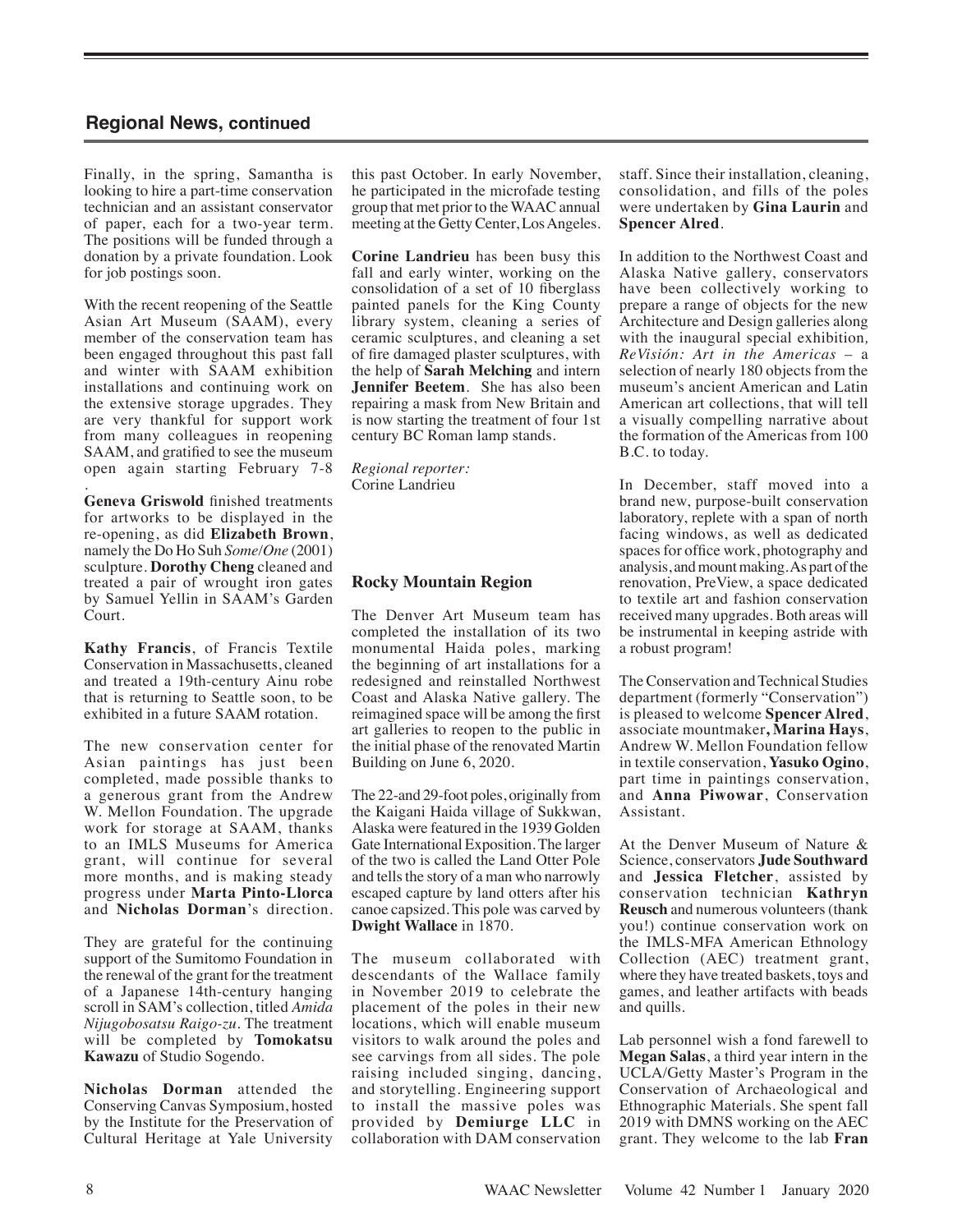**Lucero** (trained at the Centre for Textile Conservation in Glasgow, Scotland) who is volunteering at the museum to stabilize textiles in the anthropology collection.

**EverGreene Architectural Arts** recently completed work on the Storm Lobby at the El Capitan Theater in Los Angeles, CA. They are currently working on the plaster and decorative painting at the Apple Tower Theater in Los Angeles, which includes the ceiling of the main ticketing concourse.

**Teresa Knutson** recently completed a dress for the Kansas Museum of History which was worn by a woman in Kansas the first time she voted in a national election. The sleeves of the wool dress had been sewn to an interior bodice of silk which had deteriorated, so it was reconstructed so the dress could be displayed in an exhibit about the 19th amendment. In addition, she is repairing three Navajo rugs and mounting a midnineteenth-century sampler for private clients.

*Regional reporter:*  Julie Parker

#### **San Diego**

The Balboa Art Conservation Center (BACC) is pleased to announce that **Sara Bisi** was hired in November 2019 as associate conservator of Paper. Bisi will be responsible for the conservation, care, and treatment of a wide variety of works on paper and paper artifacts. Bisi will also guide purchases of new equipment for paper conservation made possible by the Andrew W. Mellon Foundation's Comprehensive Organizational Health Initiative Grant.

Bisi has previously worked with the Yale Center for British Art, Harvard Art Museums, Williamstown Art Conservation Center, and the Northeast Document Conservation Center and has also owned and operated a paper and photograph conservation studio. Her post-graduate work included a position

as a research associate at the Yale Center for British Art and as the Craigen W. Bowen Fellow in paper conservation at the Straus Center for Conservation and Technical Studies, Harvard University. Bisi holds a master of arts degree in art conservation with advanced study in paper conservation from SUNY Buffalo State College, and a bachelor of arts degree in art history (with chemistry and studio arts minors) from Saint Joseph College, West Hartford, Connecticut.

In September, 2019, **Frances Prichett** participated in Hiromi Paper's Washi Tour of hand-papermakers in Japan, which was fascinating, beautiful, and well-organized. During the seven-day tour, which began and ended in Kyoto, participants travelled to a number of remote mountain villages in different prefectures, mainly in southwestern Japan, to visit hand-papermakers of Washi paper, a maker of "su-keta" (traditional Japanese paper making screens and molds), and the studio of a conservator of Japanese scrolls and screens. Some of the papermakers visited have been designated National Living Treasures by the Japanese government.

In October 2019, Frances participated in the two-day gels in paper conservation workshop at the Getty Research Institute, organized by Michelle Sullivan, associate paper conservator at the J. Paul Getty Museum.

*Regional reporter:*  Frances Prichett

#### **San Francisco Bay Area**

**Debra Evans**, head of paper conservation at the Fine Arts Museums of San Francisco, retired in early December 2019 after thirty-seven years of dedication to the institution. The extent of her contributions to art conservation over forty-five years is breathtaking and truly embodies the ideals of our field.

**Allison Brewer** has accepted the position of assistant paper conservator at the Fine Arts Museums of San Francisco. **Victoria Binder** has accepted the position of head of paper conservation at the Fine Arts Museums of San Francisco.

As part of strategic planning this summer the museums' new director, Tom Campbell, created a position of Director of Conservation, and appointed **Jane Williams** to this role.

The objects conservation lab collaborated with NYC conservator **John Saunders** to replace the missing sword and decorative reins on Anna Hyatt Huntington's Joan of Arc sculpture at the Legion of Honor, using the Riverside Park cast as a model.

The lab is delighted to have **Emily Rezes** with them as a third year intern from the UCLA/Getty graduate program. They will be very sad to see conservator **Anya Dani** return to Okinawa at the end of the month. While on sabbatical in the Bay Area, she has been researching and treating a Mayan limestone relief at the Fine Arts Museums. She has also been working with the Stanford University Archaeology Collections to preserve a Native Californian basket and help them improve their conservation practices.

**Céline Chrétien** has been working on Claes Oldenburg's *Ice Bag - Scale B*  and its mechanical and electrical issues with assistance from local artist **Kal Spelletich** and **Jeff Sanders**, fabrication supervisor for the series of 25 Ice Bags - scale B for Gemini G.E.L. in the 70s, and information sharing with colleagues at the National Gallery of Australia, Portland Art Museum, and the Whitney Museum.

**Colleen O'Shea** is delighted to partner with Northwestern University's Center for Scientific Studies in the Arts to characterize efflorescence on a wax over plaster sculpture by the Italian artist Medardo Rosso and to learn more about the use of paraffin wax as an artist's material. She is also looking forward to attending FAIC's Wood Identification workshop at the end of February.

**Jena Hirschbein** has been part of the museum's team assessing and planning upgrades for collections stored off-site.